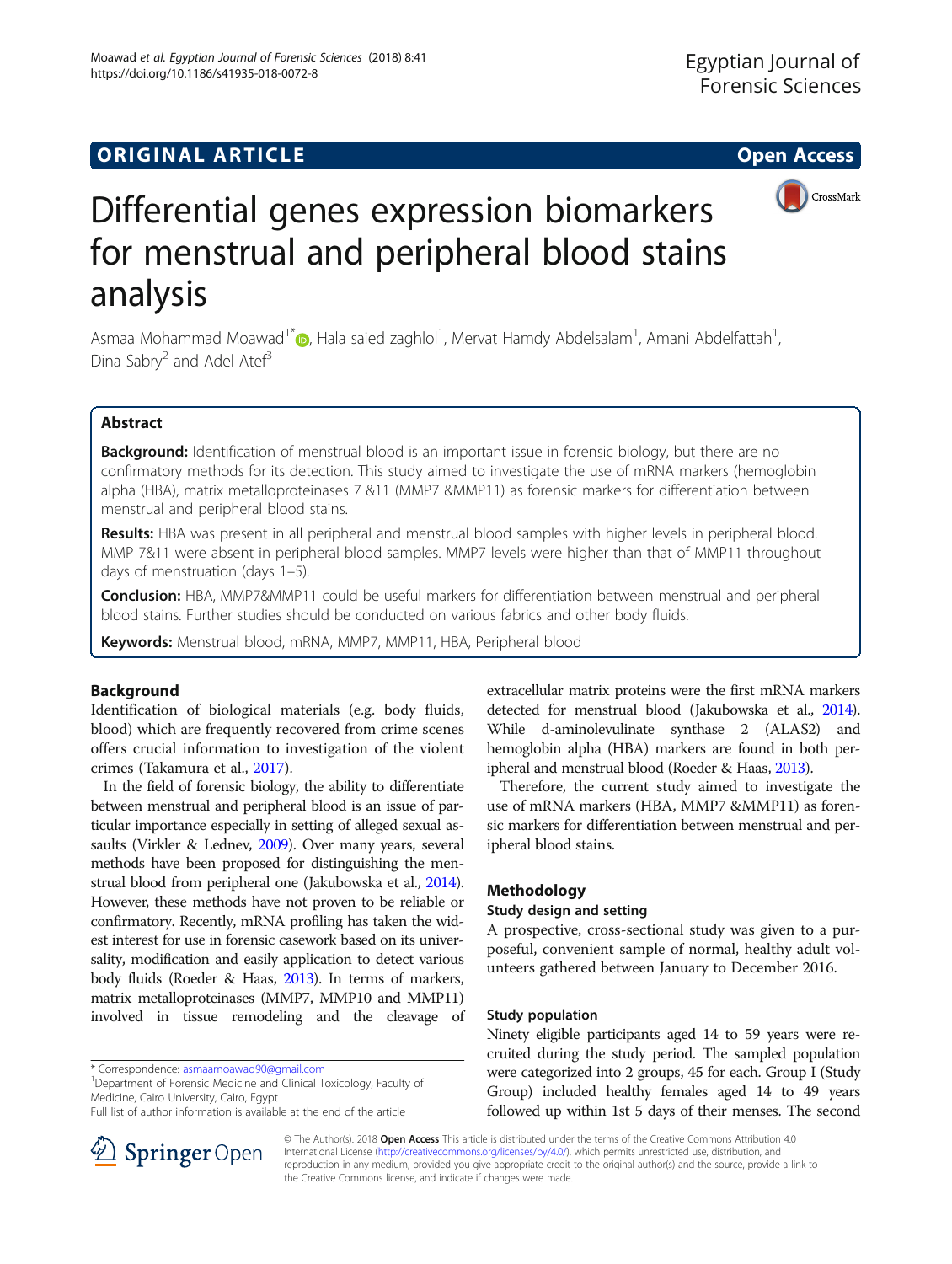group (Control Group) included proportionate distribution of healthy male and female individuals. Potential participants who had hematological disorders, coagulopathies, hepatic diseases, and females with menstrual disorders were excluded from the study.

The study represents collaborative research between Forensic Medicine and Toxicology Department and Biochemistry and Molecular Biology Unit at The Medical Biochemistry Department, Faculty of Medicine, Cairo University, Egypt. The study was conducted according to the declaration of Helsinki and the protocol was approved by Ethics Research Board of both departments (World Medical Association, [2001\)](#page-5-0). All participants provided written informed consents before being enrolled in the study.

## Study measurements

Ninety blood samples of approximately 5 ml were drawn from each participant to measure MMP7, MMP11 and HBA. Samples collected from the study group  $(n = 45)$  were menstrual blood, while those collected from the control group  $(n = 45)$  were peripheral (venous) one. In this context, samples have been regarded to range in age among both groups and the day of the menstrual cycle in Group I.

## RNA extraction

Nucleic acid extraction kit (NucleoSpin®) was purchased from Macherey- Nagel GmbH and Co. KG-Germany. 200 μl of each studied sample was placed in collection tube with 700 μl Buffer TR lysis buffer for RNA extraction and purification according to manual instructions provided by applied kit. RNA purity was assessed by measuring concentration by Beckman dual spectrophotometer at 260–280 ultraviolet invisible wave length.

## Primer design and selection

Primers were designed by Life Technologies company (Life Technologies corporation, Carlsbad, CA). For the selection of the ideal primer pair, the considered factors are included: melting temperature (Tm: 60–65 °C), GC content (40%–60%) and amplicon length of about 90– 200 base pairs (bp).

## Reverse transcription and PCR

The qPCR kit was provided by Bioline, a median life science company, UK (SensiFAST™ SYBR® Hi-ROX). According to manufacturer's instructions, the reactions were carried out in a total volume of 20  $\mu$ L containing 5  $\mu$ L qPCR SyGreen Mix, HRox, 2X; 1 μL Forward Primer; 1 μL Reverse Primer; 0.5 μL 20 RTase/Inhibitor Mix; 5 μL Total RNA and 7.5 μL RNAse free water. The thermal cycler conditions were as follows: one cycle of reverse transcription for 10 min at 55 °C and initial activation for 2 min at 95 °C and 40 cycles of denaturing at 95 °C for 5 s, annealing and extension at 60 °C for 1 min.

## Calculation of relative quantification (RQ) (relative expression)

After the RT-PCR run, the data was expressed in Cycle threshold (Ct). The PCR data sheet included Ct values of assessed genes (MMP7, MMP11 and HBA) and the reference gene (GAPDH). Therefore, target gene expression was assessed and related to reference gene as follows:

 $\Delta$ Ct sample = Ct assessed gene – Ct reference gene

 $\Delta\Delta$  Ct =  $\Delta$ Ct sample -  $\Delta$ Ct control gene

And finally, RQ was calculated according to the following equation:

 $RQ = 2^{-(\Delta \Delta Ct)}$ 

## Statistical analysis

Data was coded and entered using the statistical package SPSS version 22. Data was summarized using mean and standard deviation. Comparison between groups was done using the nonparametric Mann-Whitney test and the One-way Analysis of Variance (ANOVA). Probability (P) values equal or less than .05 were considered as statistically significant. Correlation was done to test for linear relations between quantitative variables by Pearson correlation coefficient. The closer to  $1 (+ or -)$  the stronger the relationship.

#### Results

During the study period, 90 healthy individuals, aged 14– 59 were eligible to participate in the current research. Characteristics of study participants are shown in Table 1. The female participants comprised 100% of the study groups and  $51.1\%$  ( $n = 23$ ) of the control one (Table 1).

As shown in Table [2,](#page-2-0) no significant correlation was found between age of the participants and the levels of HBA in both peripheral and menstrual blood samples, MMP7 and MMP11 (Table [2\)](#page-2-0).

|  |  |  | Table 1 Baseline demographic characteristics |
|--|--|--|----------------------------------------------|
|--|--|--|----------------------------------------------|

|                              | Number          | %    |
|------------------------------|-----------------|------|
| Gender                       |                 |      |
| • Males                      | 22              | 24.4 |
| • Females                    | 68              | 75.6 |
| Age in years (mean $\pm$ SD) | $43.8 \pm 10.4$ |      |
| Range                        | $14 - 59$       |      |
| Residence                    |                 |      |
| $\cdot$ Urban                | 73              | 81.1 |
| • Rural                      | 17              | 18.9 |
|                              |                 |      |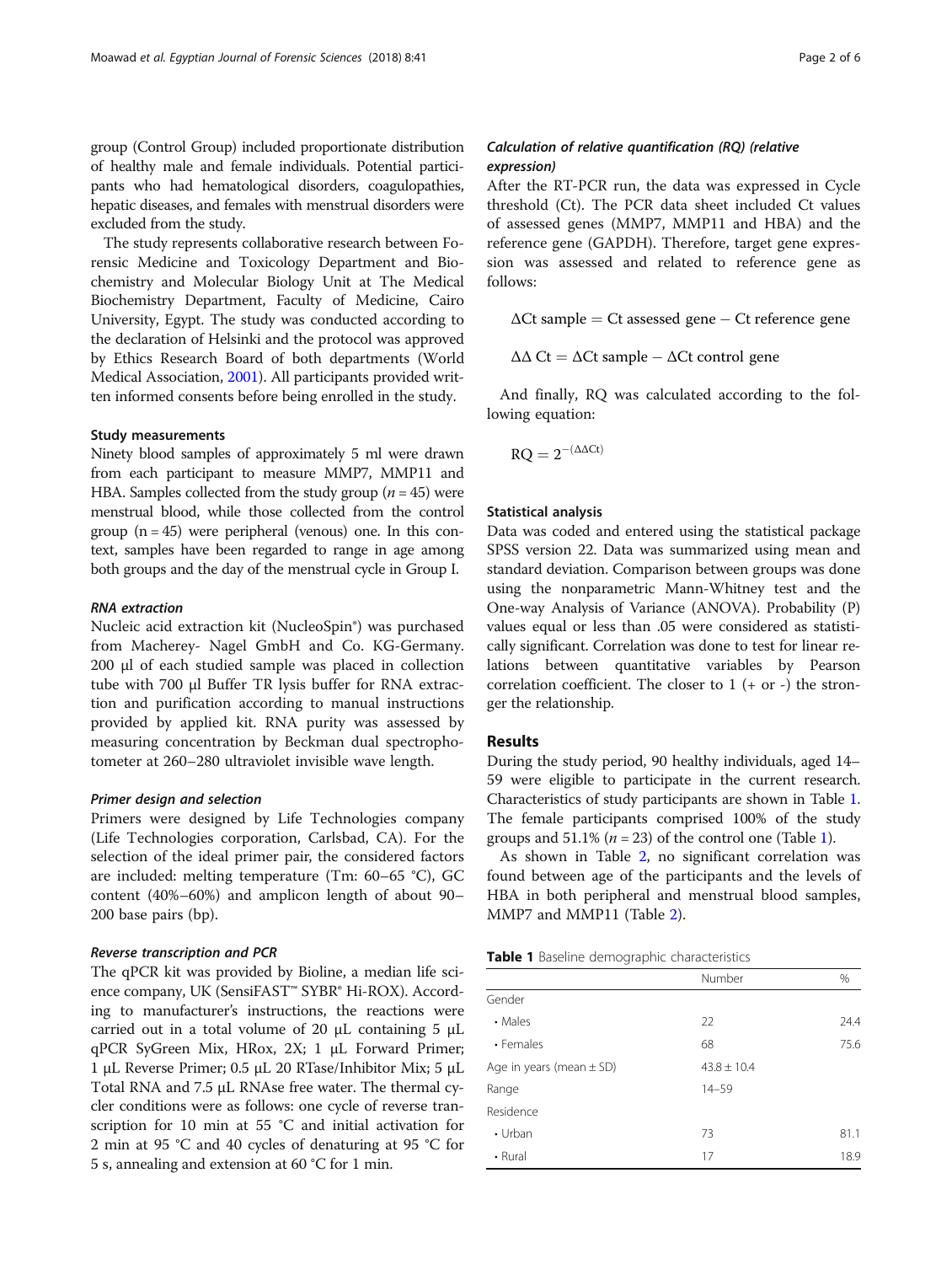<span id="page-2-0"></span>

| Table 2 Correlation between age of participants and HBA, |  |  |  |
|----------------------------------------------------------|--|--|--|
| MMP7 and MMP11 levels                                    |  |  |  |

|                                 | Peripheral          |      |           | Menstrual       |                 |                   |
|---------------------------------|---------------------|------|-----------|-----------------|-----------------|-------------------|
|                                 | <b>HBA</b>          | MMP7 | MMP11 HRA |                 | MMP7            | MMP11             |
| Correlation<br>Coefficient (r)  | 0.196               |      |           | 0.083           | 0.27            | 0.083             |
| 95% Confidence<br>Interval (CI) | $-0.104 -$<br>0.463 | - () | $^{(1)}$  | $-234$<br>$-41$ | $-649-$<br>0.24 | $-6.3 -$<br>0.028 |
| P value                         | 0.197               |      |           | 0.58            | 0.068           | 0.85              |

The mean levels of HBA, detected in blood samples of the entire study population, had significantly higher levels in the menstrual blood compared to the peripheral one  $(P < .001)$  Fig. 1. However, those levels showed no statistically significant difference among female and male participants within the control group  $(P=.866).$ 

As shown in Table [3,](#page-3-0) comparison between the mean values of MMP7 and MMP11 through different days of menstruation showed no statistically significant difference. Higher mean levels were noticed among second and third days. Where the mean values of HBA showed statistically significant difference throughout 5 days of menses  $(P = .01)$  (Table [4](#page-3-0)), as mean level of HBA measured on day five was significantly decreased compared to mean levels of first and second days of menses  $(P < .05)$ .

Metalloproteinases (MPP7and11) were detected only in all menstrual blood and absent in peripheral blood samples (0%). Comparison between different mean levels of (MMP7 and MMP11) through different days of menstruation are provided in Table [5](#page-3-0). Although, the mean values of MMP7 were higher than that of MMP11, this difference was not statistically significant  $(P > .05)$ .

We noticed that the difference in the mean levels of HBA were extremely significant compared to those of MMP7 & MMP11 through day 1 to 5 ( $P < .001$ ) (Fig. [2\)](#page-4-0).

## **Discussion**

In the current study, GAPDH was used as a reference gene due to the fact that its transcription level remains relatively constant in response to experimental manipulation in most tissues (Li et al., [2010](#page-5-0)). The same study instrument was adopted by other researches such as Bauer et al. ([2008\)](#page-4-0) and Hass et al. ([2009](#page-5-0)), wherein GAPDH was detected in all body fluids including menstrual and peripheral blood.

Overall, HBA was detected in the entire study samples including menstrual and peripheral ones. This finding is consistent with previous studies where blood markers HBA and aminolevulinate synthase 2 (ALAS2) were expressed in both menstrual and peripheral blood (Nussbaumer et al., [2006](#page-5-0); Hass et al., [2011;](#page-5-0) Jakubowska et al., [2014;](#page-5-0) Song et al., [2015\)](#page-5-0).

This may be related to the fact that HBA and hemoglobin B (HBB), as subunits of hemoglobin, are in the meantime ideal indicators for the presence of blood and menstrual secretion. The latter is comprised of a complex mixture of different tissue types including blood (30–50%), degraded endometrial tissue and epithelial cells shed at the vaginal lumen (Lindenbergh et al., [2012](#page-5-0); Zhao et al., [2017](#page-5-0)).

Our results supported the fact that the matrix metalloproteinases (MMP7 and MMP11) are involved in the cleavage of extracellular matrix proteins and in tissue remodeling. Thus, in the endometrium, they function to break down the extracellular matrix of the endometrial stroma (Farage & Maibach, [2016](#page-5-0); Jakubowska et al., [2014](#page-5-0)).

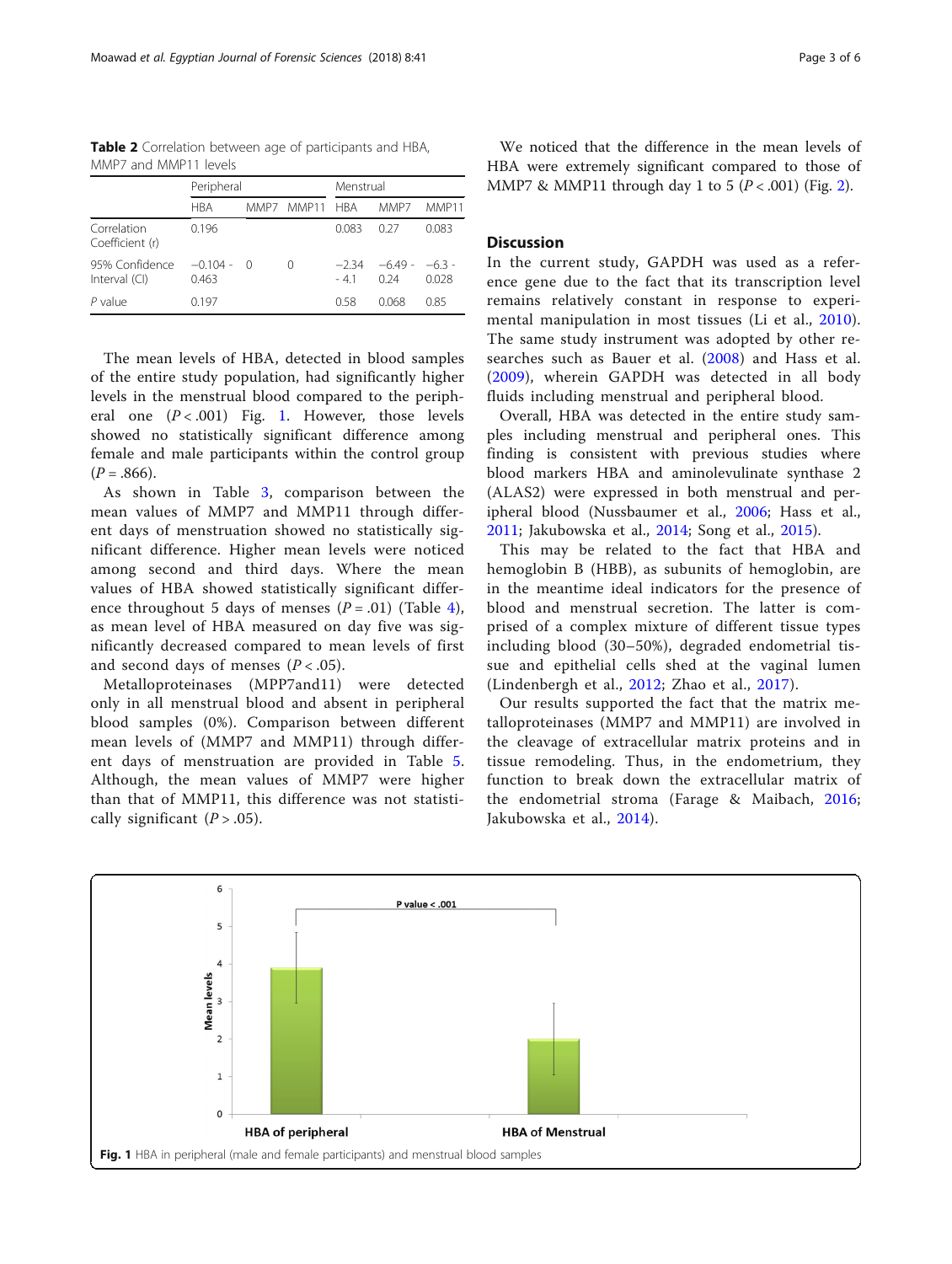<span id="page-3-0"></span>Table 3 Comparison between MMP7&MMP11 mean through different days of menses

|       | Day 1           | Day 2           | Dav 3           | Dav 4           | Dav 5           | P value |
|-------|-----------------|-----------------|-----------------|-----------------|-----------------|---------|
| MMP7  | $.15 \pm 0.72$  | $1.03 \pm 0.63$ | $1.18 + 0.82$   | $0.93 \pm 0.38$ | $0.72 + 0.37$   | 0.67    |
| MMP11 | $0.78 \pm 0.32$ | $0.94 \pm 0.32$ | $0.93 \pm 0.60$ | $0.70 \pm 0.19$ | $0.55 \pm 0.29$ | 0.25    |

Similar to other studies, MPP7&11 were detected in all menstrual blood samples with absolute absence from peripheral blood samples. However, this finding was in contrast to the study conducted by Roeder et al. ([2013\)](#page-5-0), who showed poor specificity of MMP7 and MMP11 for differentiating menstrual from blood samples. This difference can be attributed to the difference in RNA amount added to their reactions; nonspecific signals might have occurred as a result of too much RNA with subsequent fallacies. Such findings raise concerns about the importance of standardization of RNA amount involved in the corresponding reactions (Jakubowska et al.,[2014](#page-5-0)).

In the current work, the difference in the mean levels of HBA in both peripheral and menstrual blood samples was extremely significant with higher mean value among peripheral blood samples. This could be related to insufficient quantity and quality of blood obtained from menstrual samples by that menstrual blood samples lacked blood in both quantity. Only 30% to 50% of samples are blood with high percentage of mRNA degradation, therefore, it is not to be expected that menstrual blood will show the same expression levels as peripheral one (Hass et al., [2009;](#page-5-0) song et al.,[2015](#page-5-0)). In the same context, comparison between HBA mean values exhibited a significant descending pattern through 1st 5 days of menses ( $P = .0159$ ). Variation in gene expression expected over the reported days of menstruation, especially towards the end of menstruation, as menstrual blood flow can vary significantly may be the factor that influenced such pattern (Hass et al., [2014\)](#page-5-0).

In terms of metalloproteinases, the mean levels of MMP11 in menstrual blood had rising pattern reaching its peak on the 2nd day (0.94) and 3rd day (0.93) of menses then declined to its lowest values on 4th and 5th days, however this difference was not statistically significant. Although these results were consistent with previous work of Bauer and Patzelt, ([2008](#page-4-0)) who reported reduced expression of MMP11 on day one (62%) compared to on days 2 and 3 (90–94%), however Hass and his colleagues

Table 4 Mean levels of HBA through different days of menses

|            | Day 1           | Day 2          | Day 3           | Day 4           | Day 5           | P value             |
|------------|-----------------|----------------|-----------------|-----------------|-----------------|---------------------|
| <b>HBA</b> | -3.6<br>$+1.32$ | 3.8<br>$+0.63$ | 3.02<br>$+1.91$ | 2.43<br>$+1.89$ | 1.67<br>$+2.13$ | $0.01$ <sup>*</sup> |

 $\checkmark$ significant  $P < 0.05$ 

([2014](#page-5-0)) could not confirm that, which might be due to the time point of sample taking and inter-individual differences.

In the same setting, expression of MMP7 was declined throughout the days of menses with the highest mean value was in the third day and the lowest mean value was in the fifth day, with no significant difference. It was in accordance with other studies which evaluated the variation in marker detection amongst the samples from day one to day four of menstruation and concluded that the expression of menstrual blood markers varies depending on the day that sampling has occurred (Hass et al., [2014](#page-5-0); Patel and Peel [2008](#page-5-0)).

Based on their mean values, MMP7 and MMP 11 showed no significant difference throughout days of menses from day one to day five. This is consistent with other studies where MMP7 and MMP11 appeared equally useful in the determination of menstrual secretion although MMP7 seems to be more sensitive; as higher signals were obtained when compared to MMP11 throughout menstrual days (Hass et al., [2009](#page-5-0); Song et al., [2015;](#page-5-0) Lindenbergh et al., [2012](#page-5-0); Xu et al., [2014\)](#page-5-0).

A former study conducted by Bauer and Patzelt [\(2008](#page-4-0)) employing Real Time PCR revealed that MMP7 expression is a strong evidence for the menstrual sample. Their findings were inconsistent with the results generated in our study wherein MMP11 expression was found to be more constant and stronger than MMP7 expression during menstruation. Similarly, Hass and his colleagues found the MMP7 marker to be more suitable than the MMP11 marker in delimiting the menstrual period (days 1–4), since some vaginal secretion samples (days 6–28) revealed high MMP11 expression (Hass et al., [2009](#page-5-0)).

This highlights the truth that if a forensic sample is recovered from the first day of menses where endometrial cells are completely or partially absent and mRNA from

Table 5 Distribution of the mean values of MMP7 and MMP11 through different days of menstruation

|           | MMP7            | MMP11           | $P$ value |
|-----------|-----------------|-----------------|-----------|
| Day one   | $1.15 \pm 0.72$ | $0.78 \pm 0.32$ | 0.14      |
| Day two   | $1.04 \pm 0.63$ | $0.94 + 0.31$   | 0.65      |
| Day three | $1.19 \pm 0.82$ | $0.93 + 0.60$   | 0.45      |
| Day four  | $0.93 \pm 0.37$ | $0.70 \pm 0.19$ | 0.16      |
| Day five  | $0.72 \pm 0.37$ | $0.55 \pm 0.29$ | 0.44      |
|           |                 |                 |           |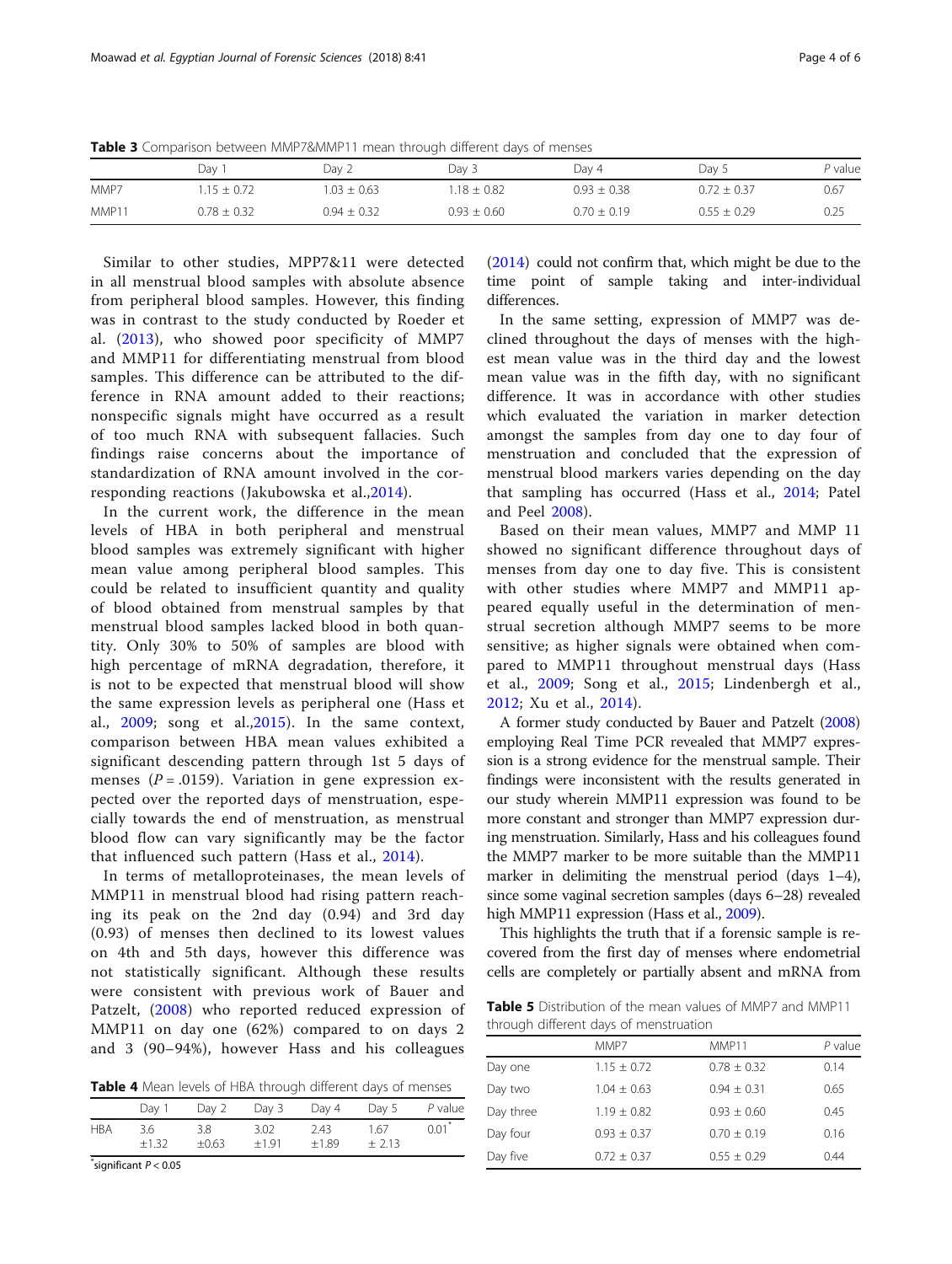<span id="page-4-0"></span>

the MMP11 gene are still in low levels which cannot be utilized for forensic analysis (Bauer & Patzelt 2002). MMP7 is thought to be more relevant as a marker for mRNA amplification because it can be amplified by the use of easily acquired commercially produced testing kits for immediate use in a forensic laboratory. MMP7 has smaller amplicon size (101 base pairs bp) in comparison to MMP11 (455 bp) that makes MMP11 a less valuable marker for menstrual blood identification in a forensic laboratory (Counsil and McKillip, [2010\)](#page-5-0). Moreover, despite the successful reduction of MMP11 amplicon size down to 200 bp in some studies it is still much larger than mRNA amplified from the MMP7 menstrual blood marker (Ferri et al., [2004\)](#page-5-0).

## Conclusion

HBA, MMP7&MMP11 could be useful markers for differentiation between menstrual and peripheral blood stains using Real time RT-PCR which is a suitable technique to assess the mRNA expression. Further studies should be conducted on various fabrics as jeans, wood, towels and glass containing peripheral and menstrual stains, also studies including detection of MMP7 & MMP11 on other body fluids as urine, sweat, vaginal fluid and semen to detect sensitivity and specifity of these markers as forensic markers for detection of menstrual blood.

#### Abbreviations

ALAS2: Aminolevulinate synthase 2; ANOVA: One-way analysis of variance; bp: Base pairs; C: Celsius; Ct: Cycle threshold; DNaseI: Deoxyribonuclease inhibitor; F: Fahrenheit; GAPDH: Glyceraldehyde 3-phosphate dehydrogenase; H: Hour; HBA: Hemoglobin alpha; LDH: Lactate dehydrogenase; Min: Minute; MMP: Matrix metalloproteinases; mRNA: Messenger ribonucleic acid; p: Probability; qRT-PCR: Real time reverse transcription-polymerase chain reaction; RNA: Ribonucleic acid; RQ: Relative Quantification; SD: Standard deviation; Sec: Second; SPSS: Statistical package for the social sciences; Μl: Microliter

## Funding

Cairo university.

## Availability of data and materials

Data will not be shared with public access.

#### Authors' contributions

Dr. AM: the experimental work and writing the paper. Prof. HS: responsible of the experimental design of the research, starting from the idea, interpretation of results and critical revision of the paper. Dr. MH: assistance in writing and final revision. Prof. AA: final revision of the paper. Prof. DA: responsible for the practical part of the research. Dr. AA: assistance in writing and final revision. All authors read and approved the final manuscript.

#### Ethics approval and consent to participate

The study work was conducted after the approval of Ethical Committee, Faculty of medicine, Cairo University.

## Consent for publication

Consent forms were given and signed by all subjects prior to participation.

#### Competing interests

The authors declare that they have no competing interests.

## Publisher's Note

Springer Nature remains neutral with regard to jurisdictional claims in published maps and institutional affiliations.

#### Author details

<sup>1</sup>Department of Forensic Medicine and Clinical Toxicology, Faculty of Medicine, Cairo University, Cairo, Egypt. <sup>2</sup>Department of Medical Biochemistry and Molecular Biology, Faculty of Medicine, Cairo University, Kasr Alainy Street, Cairo 11562, Egypt. <sup>3</sup>Department of obstetrics and gynecology, Faculty of Medicine, Cairo University, Kasr Alainy Street, Cairo 11562, Egypt.

## Received: 6 March 2018 Accepted: 14 June 2018 Published online: 21 June 2018

#### References

- Bauer M, Patzelt D (2002) Evaluation of mRNA markers for the identification of menstrual blood. Journal of Forensic Science 47(6):1278–1282
- Bauer M, Patzelt D (2008) Identification of menstrual blood by real time RT-PCR: technical improvements and the practical value of negative test results. Forensic Sci Int 174(1):55–59